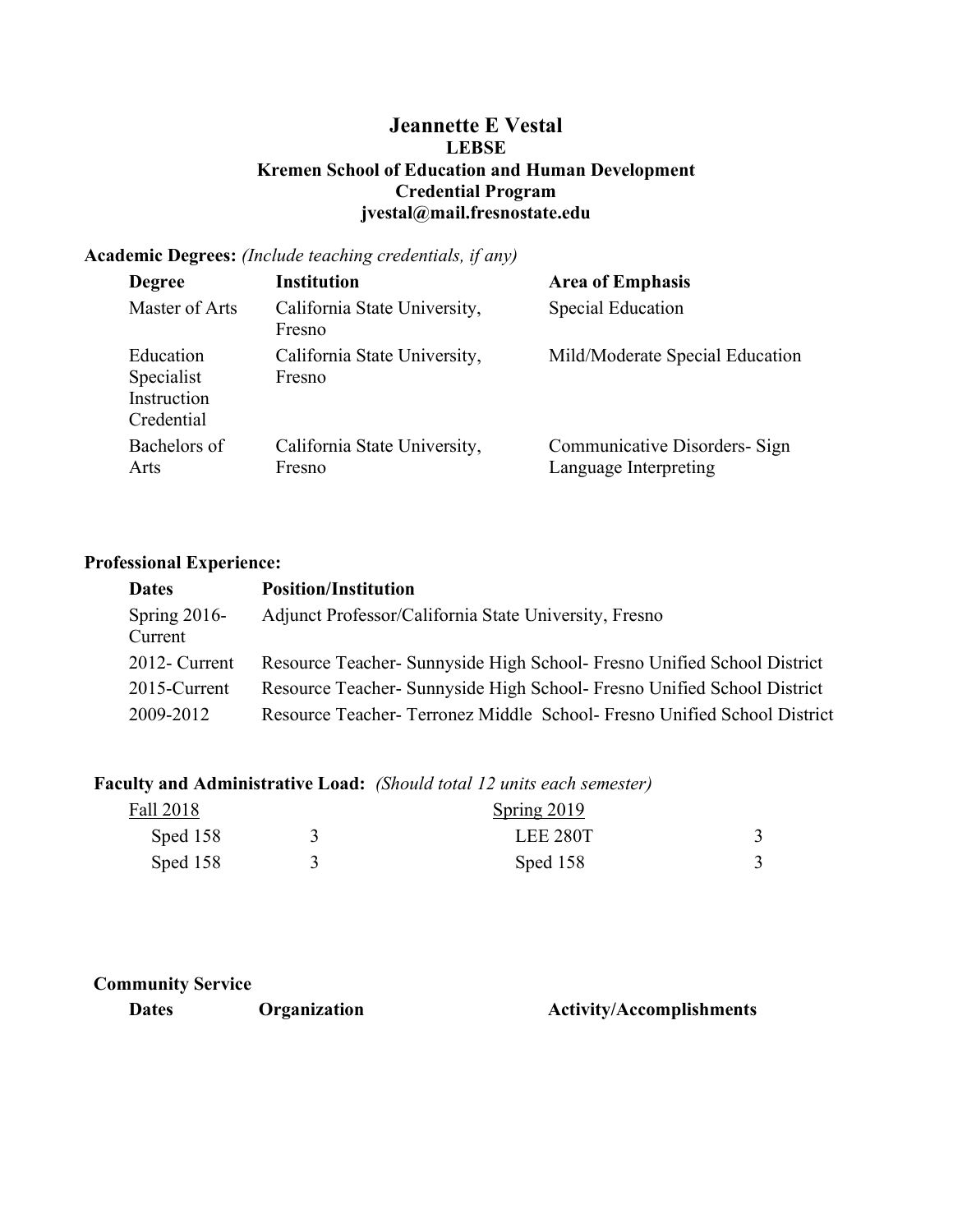# University/School Service

| <b>Dates</b> | Committee                                       | <b>Activity/Accomplishments</b>                                            |
|--------------|-------------------------------------------------|----------------------------------------------------------------------------|
| 2009-Current | Safe and Civil Schooles- Climate<br>and Culture | Create and carry out safe<br>and civil guidelines on K-<br>12 campus       |
| 2012-Current | Class Sponsor                                   | Support student leadership<br>in carrying out campus<br>wide events        |
| 2012-Current | New Teacher Development                         | Workshops and special<br>presentations for new<br>teachers in the district |
| 2009-2012    | Department Chair                                | Lead and supervise teacher<br>work and development                         |

# Professional Association Memberships

| <b>Dates</b> | <b>Association/Organization</b> | Role   |
|--------------|---------------------------------|--------|
| 2009-2010    | $CARS+$                         | Member |

# Publications (Selected)

NA

# Papers and Presentations (Selected)

NA

# Grants and Research

Dates Activity/Agency Amounts